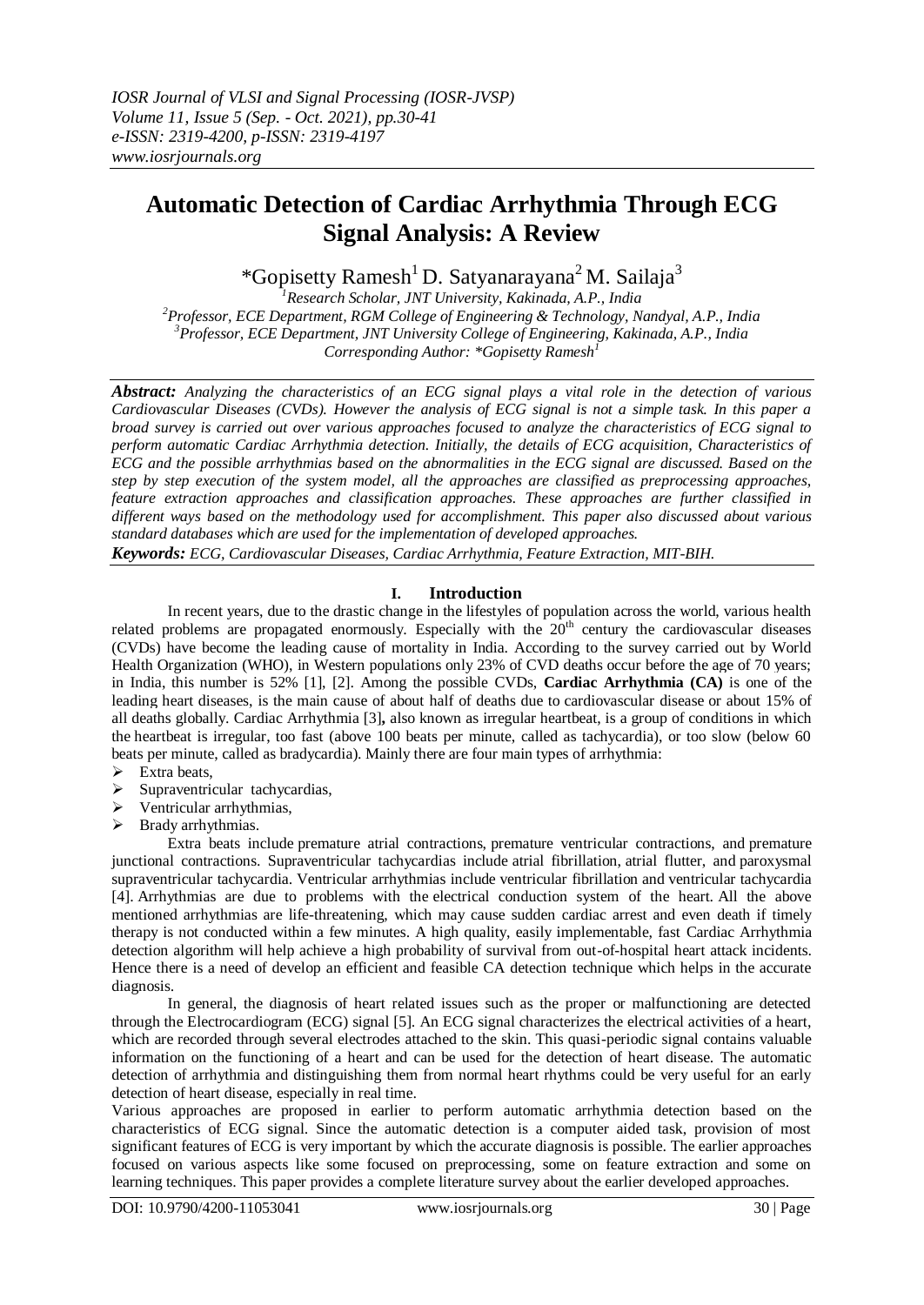Rest of the paper is organized as follows; Section II gives the basic details of ECG signal. Section III illustrates the details of earlier proposed approaches and section IV concludes the paper.

# **1. ECG Acquisition**

# **II. Ecg Signal Analysis**

The heart is a muscle that contracts in a rhythmical manner, pumping blood throughout the body. This contraction has its beginning at the atrial sine node that acts as a natural pace-maker, and propagates through the rest of the muscle. This electrical signal propagation follows a pattern [6]. As a result of this activity, electrical currents are generated on the surface of the body, provoking variations in the electrical potential of the skin surface. These signals can be captured or measured with the aid of electrodes and appropriate equipment. The difference of electrical potential between the points marked by the electrodes on the skin, usually is enhanced with the aid of an instrumentation (operational) amplifier with optic isolation. Then, the signal is submitted to a high-pass filter; and as a second stage, submitted to an anti-aliasing low-pass filter. Finally, it appears in an analogical to digital converter. The graphical registration of this acquisition process is called electrocardiogram (ECG). A simplified block diagram of ECG acquisition is shown in fig.1.



**Fig.1:** Architecture for acquisition of an ECG

#### **2. ECG Segments**

An ECG signal can be segmented into heartbeats. Each heartbeat consists of five standard waves labeled with the letters P, Q, R, S and T [7]. These waves indicate the depolarization and the re-polarization phases of heart muscles. Besides, five more inter-wave timings called PR, PR segment, QRS, QT, ST segment are used. These intervals are indicated on Fig.2.



**Fig.2:** Main characteristics of an ECG curve

Now we give a brief introduction about the role of these clinical features:

*P wave:* P waves are usually a low-amplitude feature that represents the depolarization of the atria prior to atrial contraction. They are hard to detect, but important to distinguish various cardiac arrhythmias.

*QRS complex*: It reflects the depolarization of the ventricles. This is the most significant wave of the ECG due to the large muscle mass of the ventricles. So it can be easily detected and often used to determine the heart rate. *T wave:* The T wave represents the re-polarization of the ventricles. It is a recovery phase of the cardiac muscle. The shape of this wave carries a lot of information about cardiac abnormalities. So it is important to analyze its geometrical properties such as symmetry, asymmetry and slope.

*PR interval:* It is the time elapsing between the beginning of the P wave and the beginning of the next QRS complex. It reflects conduction through the AV node1.

*PR segment:* The PR segment is the flat, usually isoelectric segment between the end of the P wave and the start of the QRS complex. Most of the delay in the PR segment occurs in the AV node.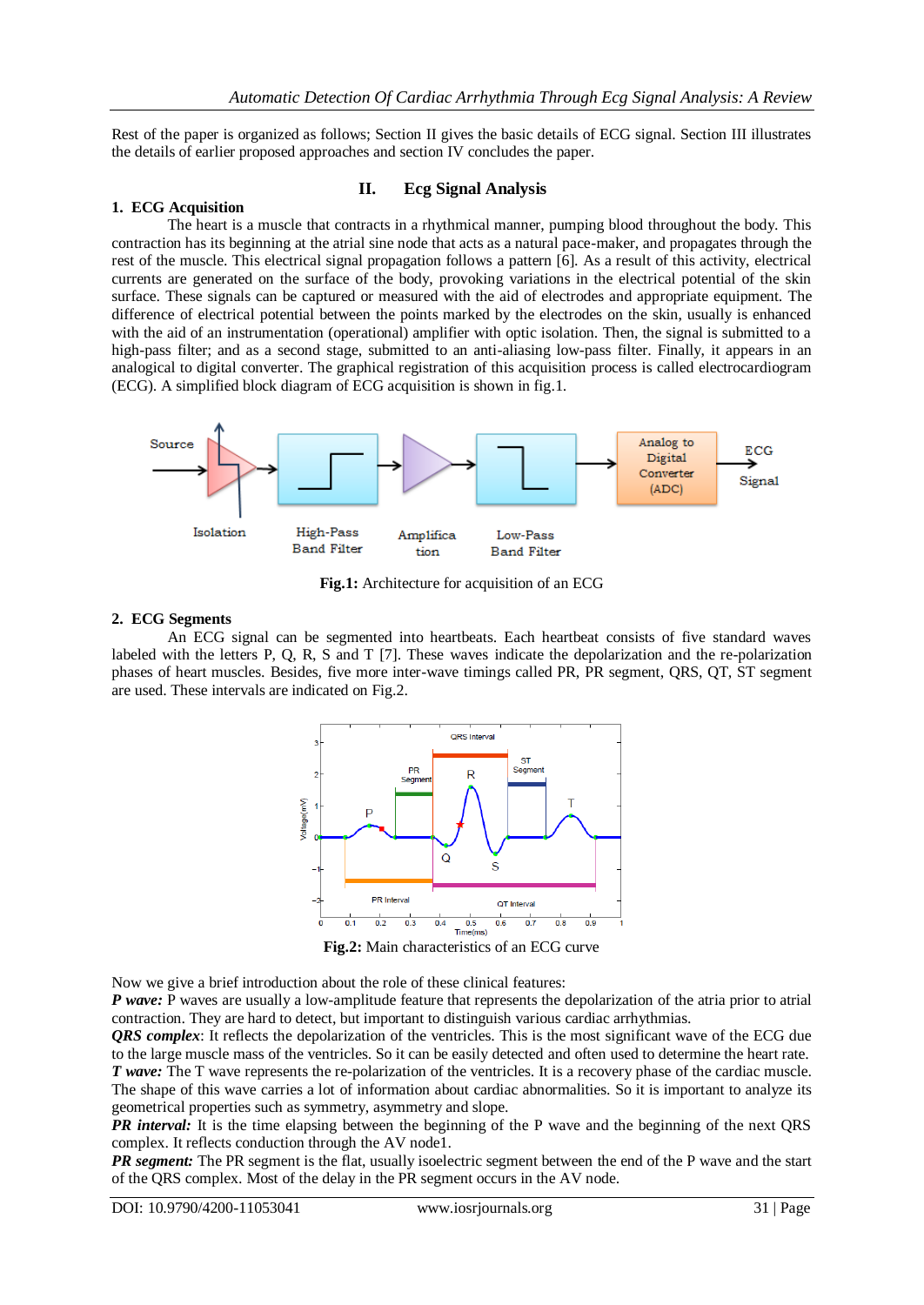*ST segment:* Represents the period from the end of ventricular depolarization to the beginning of ventricular repolarization. ST level shifts are significant markers of cardiac abnormalities

*QT interval:* It represents the time between the start of ventricular de-polarization and the end of ventricular repolarization. The QT interval is inversely proportional to heart rate: shortens at faster heart rates and lengthens at slower heart rates.

### **3. Cardiac Arrhythmias**

Since the ECG signal is the main contributor in the diagnosis of CA, different types of abnormalities in the rhythm of ECG declares different types of CAs. Table.1 gives the details of CAs and their respective abnormalities in the characteristics of ECG signal [8].

| Name of CA                       | <b>Heart Condition</b>                             | <b>Rabici Dinerentation</b> between anterent types of Cras<br><b>ECG</b> Abnormality                 |
|----------------------------------|----------------------------------------------------|------------------------------------------------------------------------------------------------------|
| Normal<br><b>Sinus</b><br>rhythm | S-A node                                           | m۷<br>1.0 s                                                                                          |
|                                  | Impulses originates at S-A<br>node at normal rate  | All complexes are normal, evenly spaced, rate 60-100/min                                             |
| Sinus<br>bradycardia             |                                                    |                                                                                                      |
|                                  | Impulses originates at S-A<br>node at slow rate    | All complexes are normal, evenly spaced, rate $<$ 60/min                                             |
| <b>Sinus</b><br>tachycardia      |                                                    |                                                                                                      |
|                                  | Impulses originates at S-A<br>node at rapid rate   | All complexes are normal, evenly spaced, rate > 100/min                                              |
| <b>Sinus</b><br>arrhythmia       |                                                    |                                                                                                      |
|                                  | Impulses originates at S-A<br>node at varying rate | All complexes are normal, rhythm is irregular, longest R-<br>R interval exceeds shortest $> 0.16$ s. |
| Wandering<br>pacemaker           | Impulses<br>originates<br>from                     |                                                                                                      |
|                                  | varying points in atria                            | Variation in P-wave contour, P-R and P-P interval<br>therefore in R-R interval.                      |
| <b>Atrial Flutter</b>            | Variabl<br>block<br>Impulses travel in circular    |                                                                                                      |
|                                  | course in atria                                    | Rapid flutter waves, ventricular response irregular                                                  |

**Table.1:** Differentiation between different types of CAs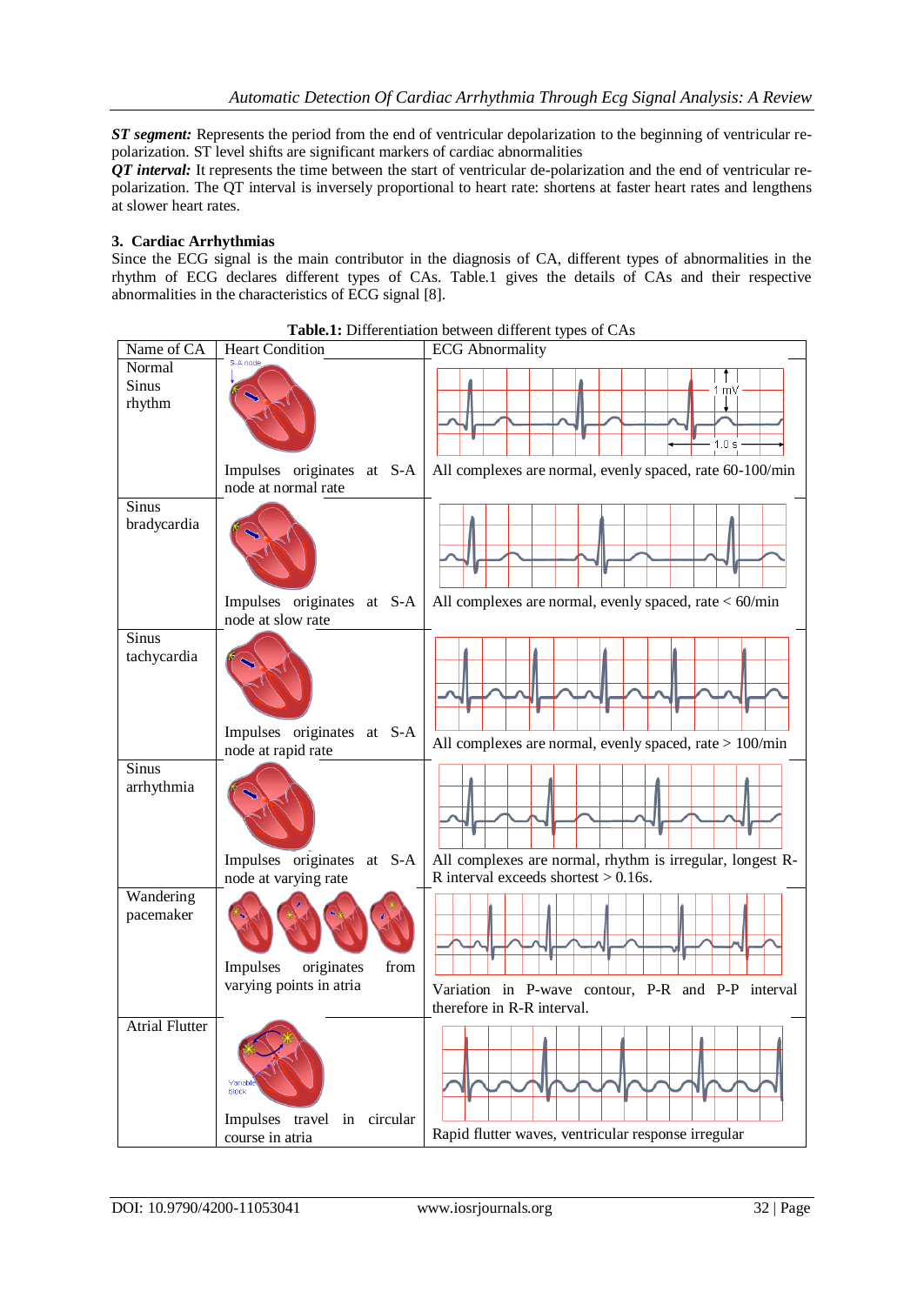| Atrial                                  |                                                                                       |                                                                                    |
|-----------------------------------------|---------------------------------------------------------------------------------------|------------------------------------------------------------------------------------|
| fibrillation                            | Impulses<br>chaotic.<br>have                                                          | Muhimminininininininininin<br>₩                                                    |
|                                         | random pathways in atria                                                              | Baseline irregular, ventricular response irregular                                 |
| Junctional<br>rhythm                    |                                                                                       |                                                                                    |
|                                         | Impulses originates at<br>AV<br>with retrograde<br>node<br>and<br>antegrade direction | P-wave is often inverted, may be under or after QRS<br>complex, Heart rate is slow |
| Premature<br>ventricular<br>contraction | pacemaker                                                                             | $2x$ R-R<br>$R-R$                                                                  |
|                                         | A single pulse originates at<br>right ventricle                                       | Time interval between R peaks is multiple of R-R interval                          |
| Ventricular<br>tachycardia              | Impulses<br>originates<br>at<br>ventricular pacemaker                                 | P<br>P<br>Т<br>Wide ventricular complexes, Rate $> 120$ /min                       |
| Ventricular<br>fibrillation             | Chaotic<br>ventricular                                                                | Rapid, wide irregular ventricular complexes                                        |
|                                         | depolarization                                                                        |                                                                                    |

# **4. Available Databases**

Various databases are composed of ECG signals with various types of arrhythmias. The use of five databases is recommended by the standardization:

*MIT-BIH [102]:* The Massachusetts Institute of Technology – Beth Israel Hospital Arrhythmia Database (48 records of 30 min each). The recordings were digitized at 360 samples per second per channel with 11-bit resolution over a 10 mV range. About half (25 of 48 complete records, and reference annotation files for all 48 records) of this database has been freely available

*EDB [103]:* The European Society of Cardiology ST-T Database (90 records of 2h each). This database consists of 90 annotated excerpts of ambulatory ECG recordings from 79 subjects. The subjects were 70 men aged 30 to 84, and 8 women aged 55 to 71. Each record is two hours in duration and contains two signals, each sampled at 250 samples per second with 12-bit resolution over a nominal 20 millivolt input range.

*AHA [104]:* The American Heart Association Database for Evaluation of Ventricular Arrhythmia Detectors (80 records of 35 min each). As for the records in the AHA Database, the data consist of a 3-hour recording of two ECG signals, for which the last 30 minutes are annotated beat-by-beat.

*CU [105]:* The Creighton University Sustained Ventricular Arrhythmia Database (35 records of 8 min each). This database includes 35 eight-minute ECG recordings of human subjects who experienced episodes of sustained ventricular tachycardia, ventricular flutter, and ventricular fibrillation.

*NST [106]:* The Noise Stress Test Database (12 records of ECG of30 min each, plus 3 records with noise excess)

**III. Literature Survey**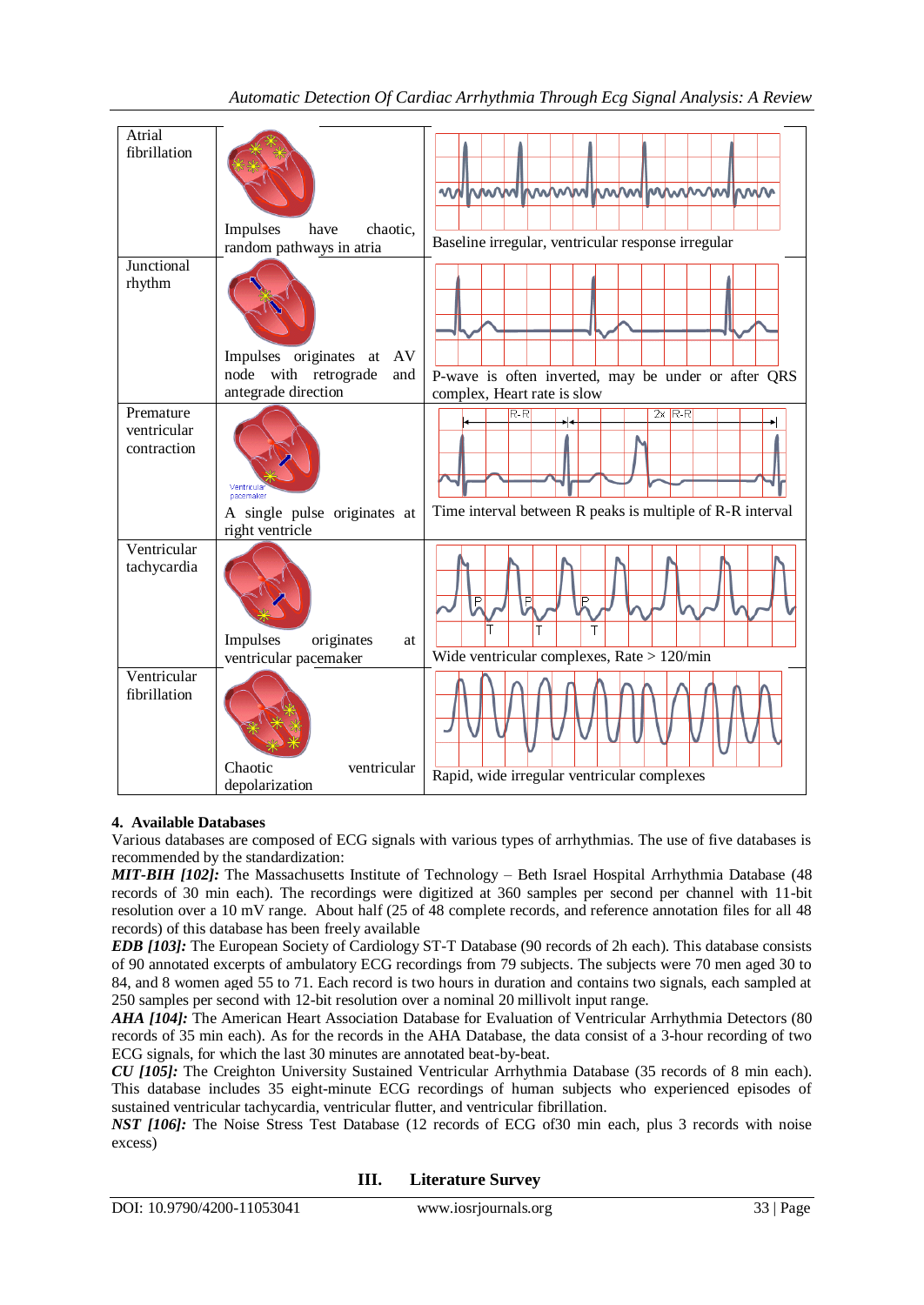Based on the above discussion, the automatic detection of Cardiac Arrhythmia involves the ECG signal preprocessing, Feature Extraction and Classification phases. The preprocessing phase involves removing the unwanted noises and interferences in the ECG signal. The feature extraction phase involves the extraction of significant features which represents the detailed analysis of ECG and further the classification phase involves the detection of type of arrhythmia based on the features of ECG. Here the literature survey is also carried out in the same fashion. I.e., initially, the earlier proposed approaches focused on the removal of noise are illustrated and followed by the approaches focused on feature extraction and finally the approaches belong to classification. A simple block diagram for the automatic detection of arrhythmia through ECG signal processing is represented in fig.3.



**Fig.3:** Simple block diagram of CAs detection through ECG signal processing

### **1. Preprocessing**

Since real ECG signals are noisy (i.e. white and mains noise) and contaminated with artifacts (i.e. electromyography signals due to breathing and chest movement) the first step generally consists of band pass filtering the measured signals.

Among all proposals for reducing noise in ECG signals, the simplest and most widely used is the implementation of recursive digital filters of the finite impulse response (FIR) [9], [10], which was made computationally possible with the advance in microcontrollers and microprocessors. Since these filters allow quick and easy application of reject band filter, they works well for the attenuation of known frequency bands like the noise added due to the electrical network (frequency range is about 50-60 Hz). However the main problem is that the frequency of the noise is not known always. This problem is solved by designing the adaptive filters for various frequencies of the signal. However the undiscriminating use of filters, i.e., low-pass and high pass filters distorts the signal's morphological attributes and makes them as unsuitable for the CA diagnosis. The architectures of [11-13] applied adaptive filters for noise removal form the ECG signal. Least Mean Square (LMS) Filter is an adaptive which a san ability to remove the unknown frequencies. Ravina [14] used the LMS filter to de-noise the ECG signal in an adaptive fashion. However, this technique has constraints and does not offer great advantages over the FIR digital filters.

In the last decade, many methods based on wavelet transforms have been employed to remove noise, since they preserve ECG signal properties avoiding loss of its important physiological details and are simple from a computational point of view [15-22]. Sayadi and Shamsollahi [18] proposed a modification of the wavelet transform called the multi-adaptive bionic wavelet transform and it was applied to reduce noise and baseline variation of the ECG signal. This method presented superior results when compared to the ones based on the traditional wavelet transform. Chen et al. [19] use a wavelet denoising stage based on a discrete wavelet transform, with three levels of decomposition, as the first processing stage for real-time QRS complex detection. Thus a wavelet denoising operation appears to be suitable for on-line operation while maintaining the ECG features for further processing stages. In [21], Savitzky-Golay filter and Discrete Wavelet Transform (DWT) are being used to de-noise ECG signal and a comparison is provided between two methods.

Some more approaches are also proposed including nonlinear Bayesian filters [23], extended Kalman filtering [24] to remove the noise from the ECG and these approaches measured the performance in terms of signal to noise ratio. Lannoyet.al., [25] used two median filters to remove the baseline wander.One median filter of 200ms width to remove QRS complexes and P-waves and other of 600 ms width to remove T-waves. Then the resulting signal is filtered again with 1 12-tap, low-pass FIR filter with 3-dB point at 35 Hz. A similar method is accomplished in [26-28] for the removal noises in ECG.Baziet.al., [29] proposed the use of high pass filter for noise artifacts and a notch filter for power network noise. Lin and Yang [30] uses a second order low pass filter and two median filters. In [31], the signal is subtracted by its mean and then normalized. Escalona-Moranet al. [32] used the raw wave *i.e.*, no preprocessing is applied.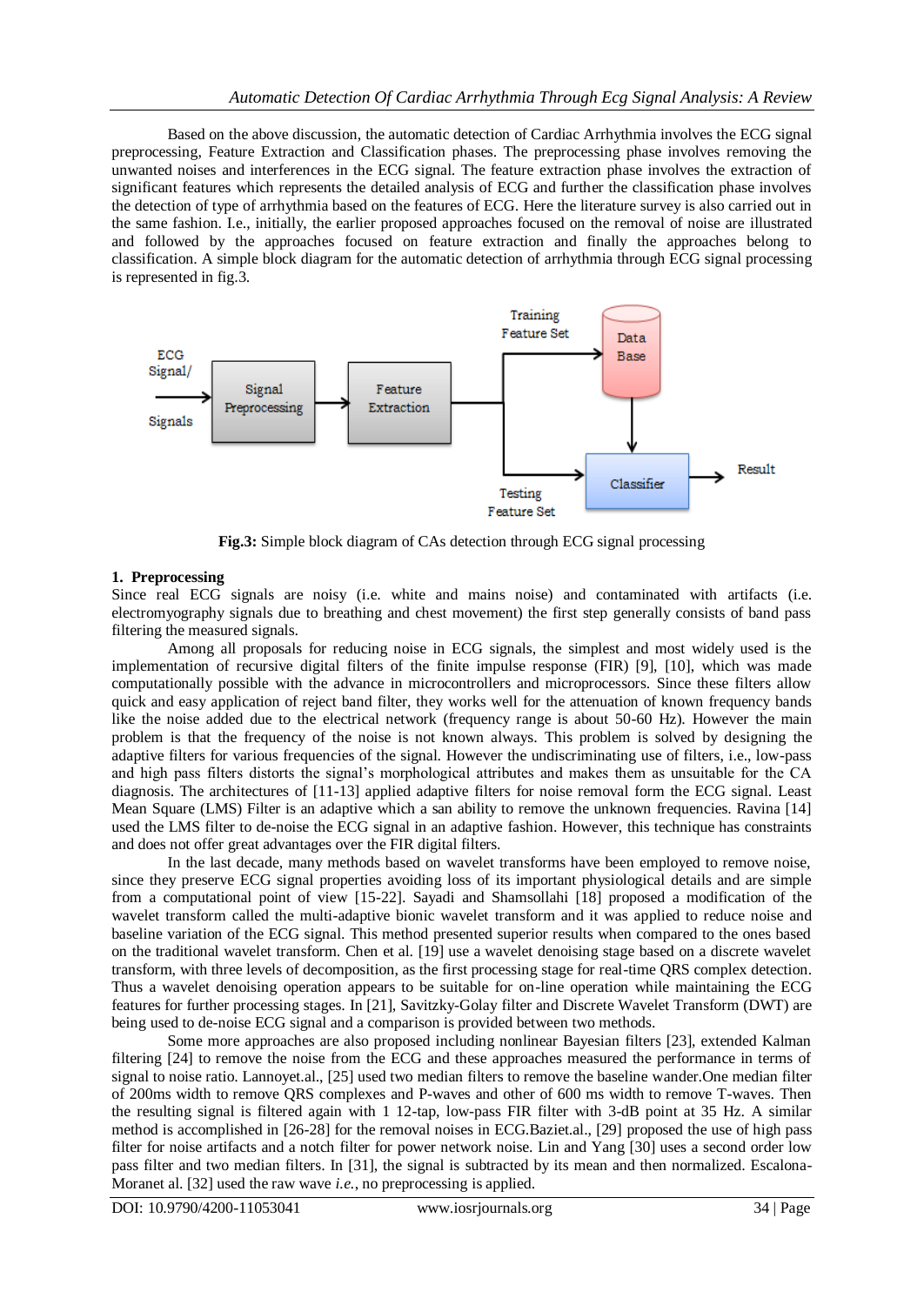# **2. Feature Extraction**

The feature extraction stage is the key to the success in the heart beat classification of the arrhythmia using the ECG signal. Any information extracted from the heartbeat used to discriminate its type maybe considered as a feature. The features can be extracted in various forms directly from the ECG signal's morphology in the time domain and/or in the frequency domain or from the cardiac rhythm.

Most of the research work focused on the extraction of RR interval. The RR interval is a time period between two successive R peaks. With exception of patients that utilize a pacemaker, the variations perceived in the width of the RR interval are correlated with the variations in the morphology of the curve, frequently provoked by arrhythmias [36]. Thus, the features in the RR interval have a great capacity to discriminate the types of heartbeats and some authors have based their methods only on using the RR interval features [33-35].

Not only the RR interval features, some approaches focused on the extraction of other features also. Among those QRS interval, or the duration of the QRS complex is the most utilized feature. In [37] the ECG signal is denoised to remove the artifacts and analyzed using Wavelet Transform to detect the QRS complex and arrhythmia. A similar process for arrhythmia detection is carried out in [38] through the detection of QRS complex. ECG data was filtered out first and after removing artifacts, QRS complexes were identified. For each QRS complex its R-peak, slope, sharpness and duration were calculated. Along with these approaches, a new approach is developed in [39] for intuitive and robust real time QRS detection based on the physiological characteristics of the electrocardiogram waveform. The proposed algorithm finds the QRS complex based on the dual criteria of the amplitude and duration of QRS complex. It consists of simple operations, such as a finite impulse response filter, differentiation or thresholding without complex and computational operations like a wavelet transformation. Along with these techniques [40-43] are also focused on the extraction of ECG signal feature alone and combined. In [44], a new method based on the continuous wavelet transform is described in order to detect the QRS, P and T waves. QRS, P and T waves may be distinguished from noise, baseline drift or irregular heartbeats. Firstly, our algorithm is validated using fifty 12 leads ECG samples from the CinC collection. The samples have been chosen in the "acceptable records" list given by Physionet. The detection and the duration delineation of the QRS, P and T waves given by [44] are compared to expert physician results.

A location, width and magnitude (LWM) [80] model is proposed for extracting each wave's features in the ECG. The model is a stream of Gaussian function in which three parameters (the expected value, variance and amplitude) are applied to approximate the P wave, QRS wave and T wave. Moreover, the features such as the P-Q intervals, S-T intervals, and so on are easily obtained. Then, a mixed approach is presented for estimating the parameters of a real ECG signal. To illustrate this model's associated advantages, the extracted parameters combined with R-R intervals are fed to three classifiers for arrhythmia diagnoses. Two kinds of arrhythmias, including the premature ventricular contraction (PVC) heartbeats and the atrial premature complexes (APC) heartbeats, are diagnosed from normal beats using the data from the MIT-BIH arrhythmia database.

Features extracted from the domain of time/frequency [82] together with the features of the RR interval appear as part of the methods that produced the highest accuracies. The simplest way to extract features in the time domain is to utilize the points of the segmented ECG curve, *i.e.*, the heartbeat, as features [45]. However, the use of samples of the curve as features is a technique that is not very efficient, since besides producing a vector of the features with high dimensions (depending on the amount of samples used to represent the heartbeat), it suffers from several problems related to the scale or displacement of the signal with respect to the central point (peak R).

Aiming at reducing the dimension of the feature vector, various techniques have been applied directly on the samples that represent the heartbeat (in the neighborhood of the R peak) as principal component analysis (PCA) [46-48], [84, 85] or independent component analysis (ICA) [49, 50], [85], or the combination of PCA and ICA [51, 52], [85]in which new coefficients are extracted to represent the heart beat. Hani [52] presents a comparative study between the use of PCA and ICA to reduce the noise and artifacts of the ECG signal and showed that PCA is a better technique to reduce noise, while ICA is better one to extract features. The ICA technique enables statistically separate individual sources from a mixing signal. The ECG is a mix of several action potentials and each action potential could be strongly related to an arrhythmia class. The rationale behind ICA for ECG heartbeat classification is to separate the action potentials sources as well as the noise sources. The PCA technique separates the sources according to the energy contribution to the signal.

Another technique based on PCA, the Kernel Principal Component Analysis (KPCA), was used by Devy et al. [53]. In that work, a comparison between PCA and KPCA was performed and it was concluded that KPCA is superior to the PCA technique for classifying heartbeats from the ECG signal. According to Kallas et al. [54], KPCA performs better, due to its nonlinear structure .Asl et al. [55] used Generalized Discriminant Analysis (GDA)to reduce the dimensions of the features of the heartbeat interval type to classify rhythmic arrhythmias. However, the authors did not take care to separate the heartbeats of the same patient used during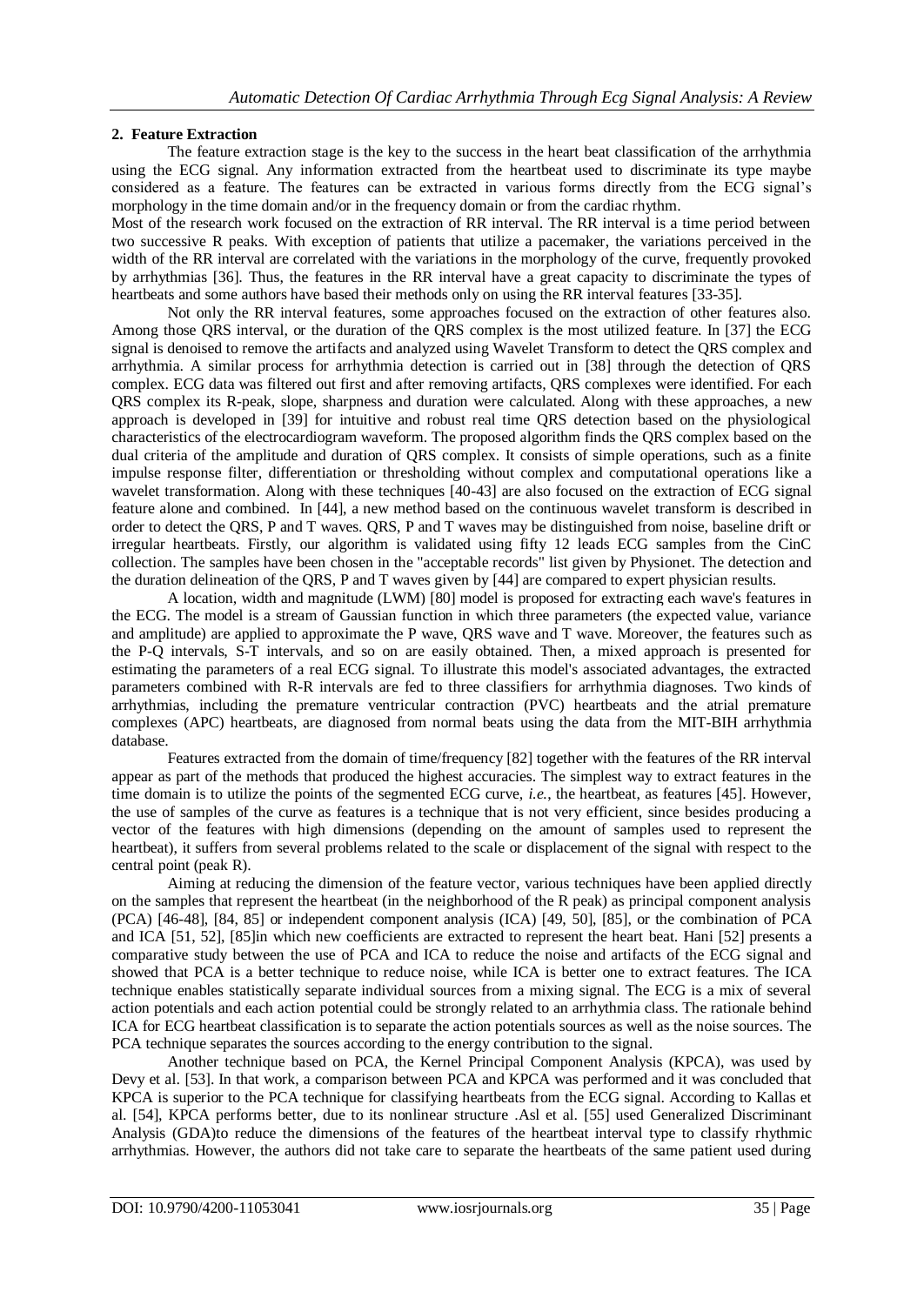training and testing (intra-patient paradigm), which is a serious concern discussed further. The inter-patient paradigm should be considered for a more realistic scenario.

Although various techniques have been considered, most of the studies presented in literature use wavelet transform and researchers claim that this is the best method for extracting features from the ECG signal [57, 58].Saniet.al., [59] has proposed a robust ECG feature extraction technique suitable for mobile devices by extracting only 200 samples between R-R intervals as equivalent R-T interval using Pan Tompkins algorithm at preprocessing stage. The discrete wavelet transform (DWT) of R-T interval samples are calculated and the statistical parameters of wavelet coefficients such as mean, median, standard deviation, maximum, minimum, energy and entropy are used as a time-frequency domain feature. Amruthadevi[60] focused on the suggested Discrete Wavelet Transform (DWT) in processing ECG recordings and also to extract certain attributes. The process of feature extraction and dimensionality reduction can be effectively performed using Principal Component Analysis (PCA). Besides DWT, continuous wavelet transform (CWT) has also been used to extract features from the ECG signals [61], since it overcomes some of the DWT drawbacks, such as the coarse-ness of the representation and instability.[62] Presents a classification method using Support Vector Machine (SVM) algorithm. The noise and some electrical disturbances during measurement also affect the signal feature measurements. So, the signal is transformed into another domain using Wavelet Transformation method (Continuous Wavelet Transform (CWT) to be precise) to extract certain features of the signal and study their pattern while comparing the abnormal ECG signal with that of a normally running ECG signal. However, CWT is not largely used due to the fact that its implementation and its inverse are not available in standard toolboxes (such as MATLAB wavelet Toolbox) and CWT should be carefully discretized for the use as a CWT analyzer. **3. Classification** 

Once the set of features has been defined from the heartbeats, models can be built from these data using artificial intelligence algorithms from machine learning and data mining domains [64-66] for arrhythmia heartbeat classification.

The four most popular algorithms employed for this task and found in the literature are: support vector machines (SVM) [54] [62], [83], artificial neural networks (ANN) [67], [71], [75], [78] and linear discriminant (LD) [63], and Reservoir Computing with Logistic Regression (RC) [68]. Since the most of the research work is carried out through the ANN and SVM techniques the following section illustrates the proposed approaches based on those three techniques.

#### **3.1 Artificial Neural Network (ANN)**

The ANN architectures mostly used for arrhythmia classification are Multilayer Perceptrons (MLP) and Probabilistic Neural Networks (PNN). According to Yu and Chen [69], models constructed with PNN are computationally more robust and efficient than the traditional MLP.A feed forward multilayer neural network (NN) with error back-propagation (BP) [70] learning algorithm was used as an automated ECG classifier to investigate the possibility of recognizing ischemic heart disease from normal ECG signals. The proposed ECG classification in [72] is supervised by ANN. The ECG waveform gives the almost all information about activity of the heart, which is depending on the electrical activity of the heart. In [72] only five features of ECG signal P, Q, R, S, T are focused. This is achieved by extracting the various features and duration of ECG waveform Pwave, PR segment, PR interval, QRS Complex, ST segment, T-wave, ST- interval, QTC and QRS voltage. Mitraet.al., [73] attempts correlation-based feature selection (CFS) with linear forward selection search. For classification, [73] used incremental back propagation neural network (IBPLN), and Levenberg-Marquardt (LM) [76] classification tested on UCI data base. Some more approaches are proposed by combining ANN with other algorithms. According to Osowski et. al., [74], a combination of classifiers not only reduces the overall error in the neural networks, but also reduces the incidence of false negatives.

#### **3.2 Support Vector Machine (SVM)**

SVM is found to be a most popular and efficient classifier for the classification of ECG signals to detect cardiac arrhythmias. A novel life-threatening arrhythmias detection algorithm is presented in [77] by combining the SVM with previously proposed ECG parameters A total of 13 parameters were computed accounting for temporal (morphological), spectral, and complexity features of the ECG signal. A filter-type feature selection (FS) procedure was proposed to analyze the relevance of the computed parameters and how they affect the detection performance. Nitinajibhaskar[78] focused to classify an ECG signal as healthy subject or subject diagnosed with Myocardial Infarction (MI) using Artificial Neural Networks (ANN) and SVM (Support Vector Machine). LIBSVM is utilized for the classification with SVM and back propagation artificial neural networks with varying hidden layers and nodes are also implemented for performance analysis. Compared to the extraction of feature sin time domain, the features extracted through the transform domain illustrates gives the more information about the features. Qin et.al., [79] combined the DWT with SVM to perform arrhythmia beat classification. In classification, 12-element feature vectors characterizing six types of beats are used as inputs for one-versus-one support vector machine, which is conducted in form of 10 fold cross validation with beat-based and record-based training schemes.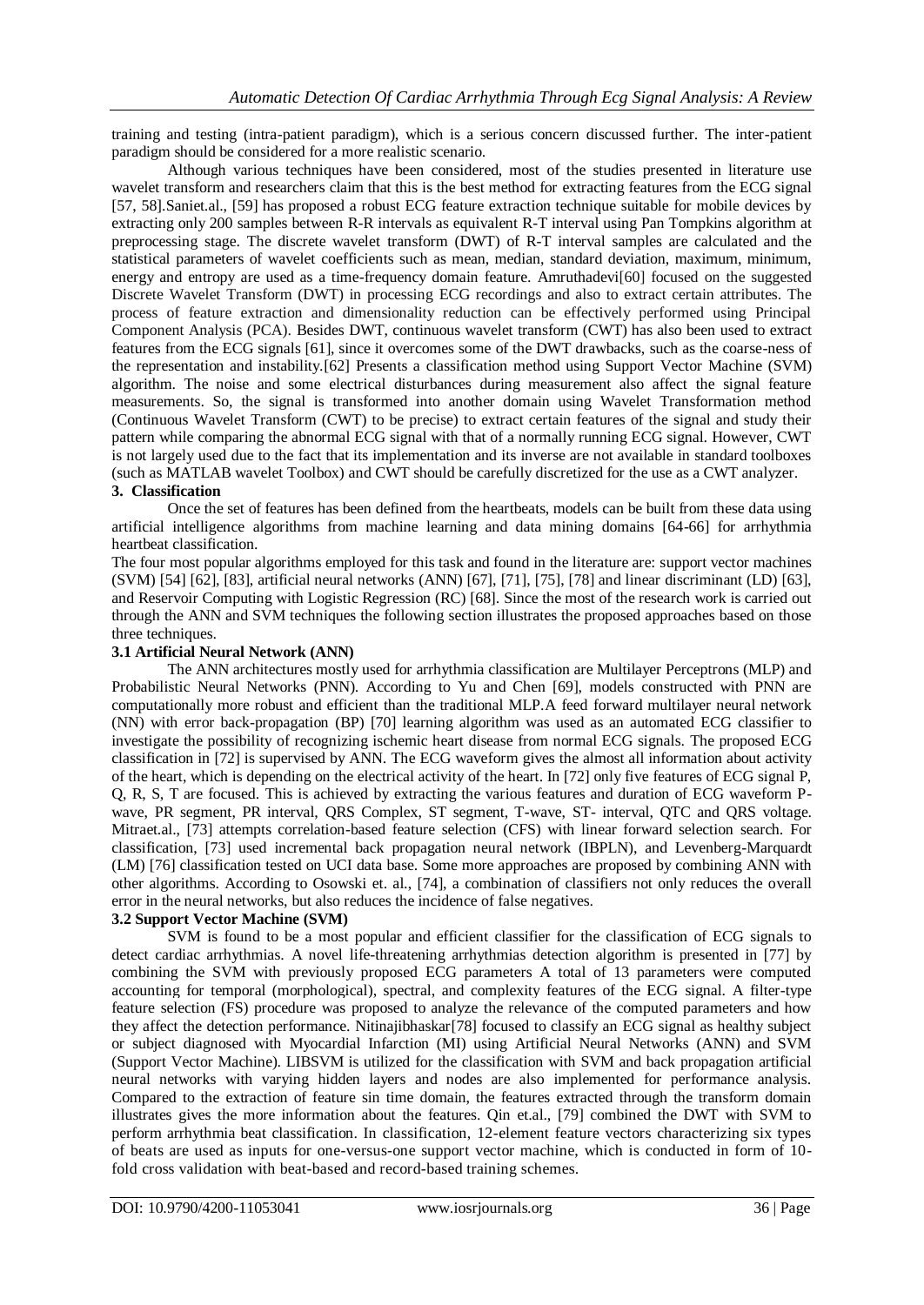Since SVM presents a negative behavior for imbalanced classes, database balancing techniques for the training phase, which are little explored for this problem, can be studied in future research, as for example, more sophisticated sampling techniques.

# **3.3 Logistic Regression**

RC computing models are dynamical models aiming to process a time series signal in two parts: represent the signal through a non-adaptable dynamic reservoir and a dynamic readout from the reservoir. More details regarding RC can be found in [87]. Chaurasia V et.al., [88],developed prediction models for heart disease survivability by implementing data mining algorithms CART (Classification and Regression Tree), ID3 (Iterative Dichotomized 3) and decision table (DT) extracted from a decision tree or rule-based classifier to develop the prediction models using a large dataset.

This approach is achieved efficient results and also declared that this can be implemented on hardware due to its less complexity and it is much suitable for heart beat classification.

#### **3.4 Other techniques**

Many other methods for arrhythmia classification have been developed using other machine learning and data mining algorithms, such as nearest neighbors [89, 90], clustering [93], decision tree [95-97]etc.

In [89], an automatic ECG beat is classified into 2 categories-Normal and Premature ventricular contraction using Dempster Shafer Theory (DST). In biomedical signal classification problems, the cost of making an erroneous decision can be high. Deferring a decision rather than taking a wrong decision might be beneficial. This is done by using the evidential *k* nearest neighbours (EKNN) approach which is based on Dempster Shafer Theory for classifying the ECG beats. RR interval features are used. Analysis is done on the MIT-BIH database. Performance evaluation is done by considering error rates. However K-NN algorithm is not much used for the problem of arrhythmia classification, since their efficiency is intimately connected to previous knowledge to perform the classification of each sample that is represented by the complete training set, which leads to a high computational cost during the testing phase.

Clustering techniques are widely used along with Artificial Neural Networks. Some works used unsupervised clustering techniques to agglomerate all of the heart beats in the record of a given patient into clusters [91] and the final classification of each cluster, *i*.e., the heart-beats of that group, is then defined by a human specialist. Abawajy et.al., [92] proposed a novel multistage clustering algorithm that combines various procedures for dimensionality reduction, consensus clustering of randomized samples and fast supervised classification algorithms for processing of the highly dimensional large ECG datasets. An unsupervised method based on relevance analysis to improve ECG heartbeat clustering is described in [94]. A new feature matrix projection method for unsupervised relevance analysis is described. The proposed scheme computes weighting feature values that enable data dimensionality reduction along with a proper feature relevance ranking and uses a least squares optimization of the input feature matrix in a single iteration. Large datasets tend to be sparse thus making it very hard to identify structure in the dataset for clustering based on distance measures. Another challenge is that the dataset often contains noisy and/or irrelevant features that may mislead clustering algorithms. Generally, these challenges are addressed by coupling clustering algorithms with dimensionality reduction approaches. In this regard, a number of advanced consensus functions for clustering ensembles have been developed recently. However, many of the existing consensus functions are computationally expensive so their application for clustering large and highly dimensional datasets such as ECG signals is impracticable.

Methods that use a decision tree allow an interpretation of the decisions made by the model. In [98], arrhythmia beat classification using ensemble decision tree is studied. Bootstrap aggregating (bagging) decision tree is used as a type of ensemble learning. ECG signals from 22 patients including five arrhythmia beats and normal beats are obtained from MIT-BIH arrhythmia database. After the filtering process, 56569 ECG beats are collected and feature are extracted based on morphological properties including RR, FF, RR and FF ratio to previous values (RRR, FFR), RR and FF differences from mean values (RRM, FFM). 25% of 56569 beats is used as test data for bagged decision tree and the rest for training. However, this type of method is not efficient for continuous features (belonging to a set of real numbers) and feature vectors of large dimensions. Thus, methods that use decision trees consider only a few features.

HMM is widely used to audio and speech signal analysis and recognition. Andreaoet al. [99] validated the use of HMM for ECG analysis in medical clinics. A novel ECG classification approach based on HMM model is proposed by Wei Lianget.al.,[100]. In ECG preprocessing, an integral-coefficient-band-stop (ICBS) filter is applied, which omits time-consuming floating-point computations. In addition, two-layered Hidden Markov Models (HMMs) are applied to achieve ECG feature extraction and classification. The periodic ECG waveforms are segmented int o ISO intervals, P sub wave, QRS complex and T sub wave respectively in the first HMM layer where expert-annotation assisted Baum-Welch algorithm is utilized in HMM modeling. Then the corresponding interval features are selected and applied to categorize the ECG into normal type or abnormal type (PVC, APC) in the second HMM layer [101].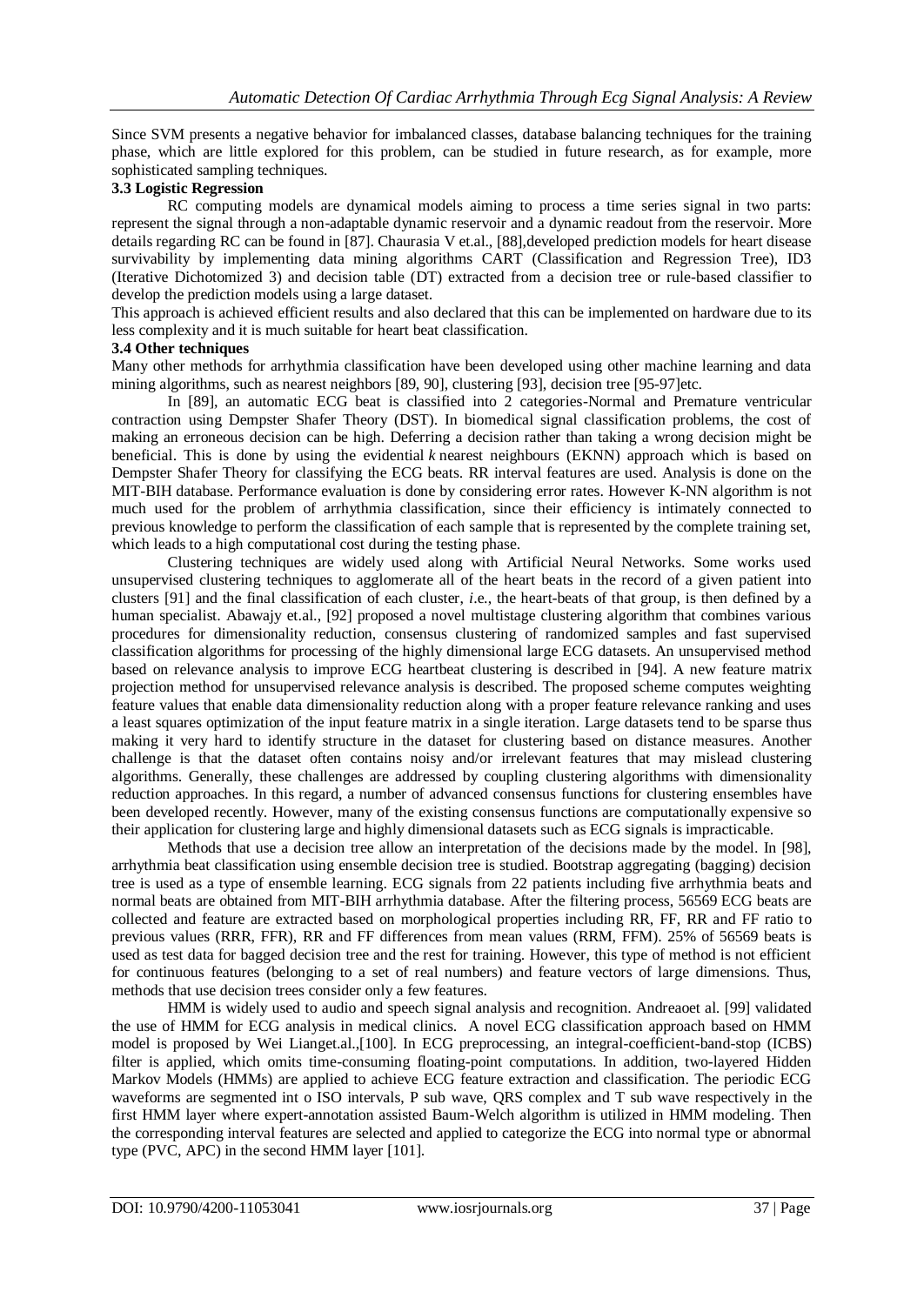#### **IV. Conclusion**

Cardiac arrhythmia occurs spasmodically at the early stages of heart disease by which the diagnosis will become difficult. If these CA is not detected in early stages, the effect of treatment will become ineffective at the advanced stages. In addition some types of CAs like tachyarrhythmia are associated with sudden dead, occurring less than an hour after the onset of symptoms. Hence the major part of biomedical research is directed towards the development of an effective ECG signal diagnosing equipment to detect the CAs in the early stages only and making the effective heart disease treatment.

This paper focused on the earlier approaches developed with the aim of accurate diagnosis of various CAs through ECG signal. Since the ECG signal carries the most significant information of the status of heart, i.e., proper or malfunctioning, analysis of the entire characteristics of ECG signal gives better results. For this purpose the entire system is divided into three phases such as preprocessing, feature extraction and classification. Initially the approaches which are focused towards the preprocessing of ECG signal are discussed. All these approaches aimed to remove the unwanted noise added in the ECG signal. Further the approaches mainly focused on the feature extraction are discussed. In summary the total feature extraction approaches are categorized as time domain and transform domain. From the survey it was summarized that, compared with time domain features, transform domain features gives the better results in the ECG diagnosis. Finally the approaches mainly focused in the optimization of classification are discussed. These methods include the machine learning algorithms, clustering algorithms and data mining approaches etc. Based upon the above survey, the concluding remarks can be outlined as follows;

Results presented in literature usually use the MIT-BIH database that is extremely unbalanced. However, this aspect has been ignored by authors that use the intra-patient scheme.

Various approaches employed the semi-automatic approaches to enhance the results of diagnosis. These semiautomatic approaches can improve the results around 40% even with less number of features. However the main drawback is that they demand the expert intervention.

Various machine learning approaches have shown that the size/diversity of the database used for the construction of methods impacts more than the choice of the learning algorithm and/or employed techniques.

#### **References**

- [1]. Harikrishnan S, Leeder S, Huffman M, Jeemon P, Prabhakaran D, *A Race against Time: The Challenge of Cardiovascular Disease in Developing Economies*. 2nd ed. New Delhi, India: New Delhi Centre for Chronic Disease Control; 2014.
- [2]. Xavier D, Pais P, Devereaux PJ, Xie C, Prabhakaran D, Reddy KS, Gupta R, Joshi P, Kerkar P, Thanikachalam S, Haridas KK, Jaison TM, Naik S, Maity AK, Yusuf S; CREATE registry investigators. Treatment and outcomes of acute coronary syndromes in India (CREATE): a prospective analysis of registry data. Lancet., 371, 2008, pp: 1435–1442.
- [3]. A.S. Adabag, G. Peterson, F.S. Apple, J. Titus, R. King, R.V. Luepker, "Etiology of sudden death in the community: results of anatomic, metabolic, and genetic evaluation", *Am. Heart. J. 159*, 2010, pp: 33–39.
- [4]. J.J. Goldberger, A.E. Buxton, M. Cain, O. Costantini, D.V. Exner, B.P. Knight, D.Lloyd-Jones, A.H. Kadish, B. Lee, A. Moss, R. Myerburg, J. Olgin, R. Passman, D.Rosenbaum, W. Stevenson, W. Zareba, D.P. Zipes, "Risk stratification for arrhythmic sudden cardiac death: identifying the roadblocks", *Circulation, 123*, 2011, pp: 2423–2430.
- [5]. M. Velic, I. Padavic, S. Car, "Computer aided ECG Analysis State of the Art and Upcoming Challenges", 2013,
- [6]. M.S. Spach, J.M. Kootsey, "The nature of electrical propagation in cardiac muscle", *Am. J. Physiol. Heart Circ.Physiol*, 1983, pp: 3–22.
- [7]. Peter Kovacs, "ECG Signal Generator based on Geometrical Features", *Annales Univ. Sci. Budapest., Sect. Comp. 37*, 2012, pp: 247-260.
- [8]. Macfarlane PW, Lawrie TDV, Comprehensive Electrocardiology: Theory and Practice in Health and Disease, *Pergamon Press, New York, 1st ed., Vols. 1, 2, and 3*, 1989, pp. 1785.
- [9]. K sravankumar, P Rajesh Kumar, "Removal of noise from electrocardiogram using digital FIR and IIR filters with various methods", *International Conference on Communications and Signal Processing (ICCSP)*, 2015.
- [10]. S. Sundar, "Filtering Noise from Electrocardiogram using FIR filter with CSD Coefficients*", International conference on Innovations in Information, Embedded and Communication Systems*, 2014.
- [11]. Mohammad Zia, **"**Denoising ECG Signals Using Transform Domain Adaptive Filtering Technique**"**, *Annual IEEE India Conference (INDICON)*, 2009.
- [12]. J Jenitta, **"**Denoising of ECG signal based on improved adaptive filter with EMD and EEMD**"**, *IEEE Conference on Information & Communication Technologies (ICT)*, 2013.
- [13]. ChinmayChandrakar, Kowar, **"**Denoising ECG Signals Using Adaptive Filter Algorithm", *International Journal of Soft Computing and Engineering (IJSCE), Vol 2, Issue 1*, March 2012.
- [14]. Ravina Bhatia , SupriyaGoelb , GurjitKaurc and PradeepTomard, "Denoising of ECG using Adaptive Filter Algorithm", *International Journal of Control Theory and Applications, Vol 9*, Number 46, 2016.
- [15]. B.N. Singh, A.K. Tiwari, "Optimal selection of wavelet basis function applied to ECG signal denoising", *Digit. Signal Process, Vol.16, Issue.3*, 2006, pp:275–287.
- [16]. S.-W. Chen, H.-C.Chen, H.-L. Chan, "A real-time QRS detection method based on moving-averaging incorporating with wavelet denoising", *Comput. Method Programs Biomed*. Vol.82, 2006, pp: 187–195.
- [17]. A.E. Zadeh, A. Khazaee, V. Ranaee, "Classification of the electrocardiogram signals using supervised classifiers and efficient features", *Comput. Method Programs Biomed, Vol.99*, 2010, pp: 179–194.
- [18]. O. Sayadi, M.B. Shamsollahi, "Multi adaptive bionic wavelet transform: application to ECG denoising and baseline wandering reduction", *EURASIP J. Adv. Signal Process, Vol.14*, 2007, pp: 1–11.
- [19]. S.W. Chen, H.C. Chen, H.L. Chan, "A real-time QRS detection method based on moving-averaging incorporating with wavelet denoising", *Comput. Meth.Prog. Bio, Vol.82*, 2006, pp: 187–195.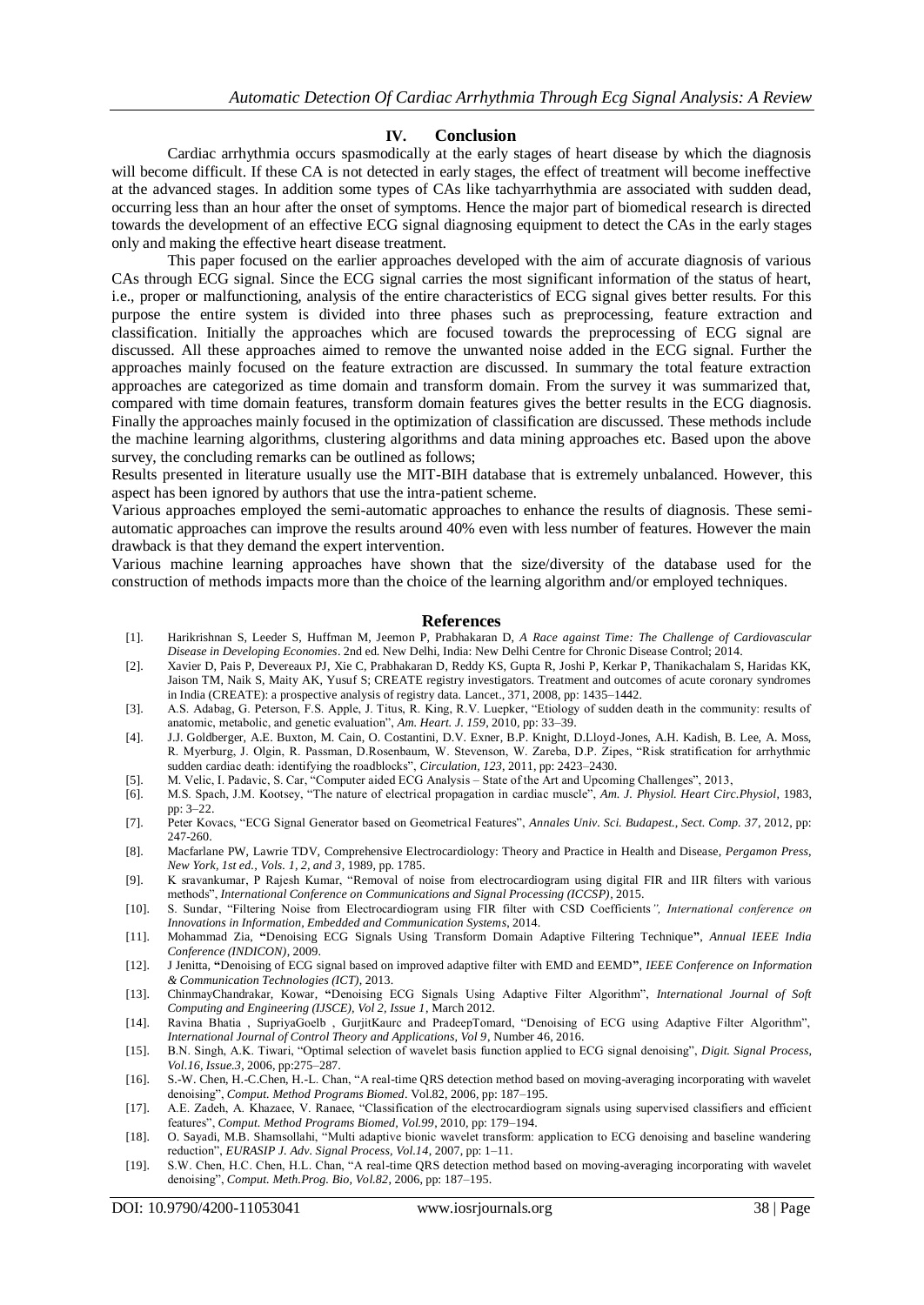- [20]. MounaimAqil, "ECG Signal Denoising by Discrete Wavelet Transform", *IJOE, Vol. 13*, No. 9, 2017.
- [21]. HarjeetKaur, "ECG Signal Denoising with Savitzky-Golay Filter and Discrete Wavelet Transform (DWT)", *International Journal of Engineering Trends and Technology (IJETT), Vol36* Number 5, June 2016.
- [22]. SaifEddineHadji, "Wavelet-based Performance in Denoising ECG Signal", *ICSPS* 2016.
- [23]. R. Sameni, M.B. Shamsollahi, C. Jutten, G.D. Clifford, "A non-linear Bayesian filtering framework for ECG denoising", *IEEE Trans. Biomed. Eng., 2007*, pp: 2172–2185.
- [24]. O. Sayadi, M. Shamsollahi, "ECG Denoising and Compression using A Modified Extended Kalman Filter Structure", *IEEE Transactions on Biomedical Engineering,* 2008, pp: 2240-2248.
- [25]. G. de Lannoy, D. Franc ois, J. Delbeke, M. Verleysen, "Weighted conditional random fields for supervised inter-patient heartbeat classification", *IEEE Trans. Biomed. Eng*., 2012, pp: 241–247.
- [26]. T. Mar, S. Zaunseder, J.P. Martínez, M. Llamedo, R. Poll, **"**Optimization of ECG classification by means of feature selection**"**,*IEEE Trans. Biomed. Eng*., 2011, pp:2168–2177.
- [27]. Z. Zhang, J. Dong, X. Luo, K.-S.Choi, X. Wu, "Heartbeat classification using disease-specific feature selection", *Comput. Biol. Med., Vol 46,* 2014, pp: 79–89.
- [28]. Z. Zhang, X. Luo, "Heartbeat classification using decision level fusion", *Biomed. Eng. Lett*.,2014, pp: 388–395.
- [29]. Y. Bazi, N. Alajlan, H. AlHichri, S. Malek, "Domain adaptation methods for ECG classification*, International Conference on Computer Medical Applications (ICCMA)*, 2013, pp: 1–4.
- [30]. C.-C. Lin, C.-M.Yang, "Heartbeat classification using normalized RR intervals and morphological features", *Math. Problem Eng*., 2014, pp: 1–11.
- [31]. H. Huang, J. Liu, Q. Zhu, R. Wang, G. Hu, "A new hierarchical method for inter-patient heartbeat classification using random projections and RR intervals", *Biomed. Eng*., 2014, pp: 1–26.
- [32]. M.A. Escalona-Moran, M.C. Soriano, I. Fischer, C.R. Mirasso, "Electrocardiogram classification using reservoir computing with logistic regression", *IEEE J. Biomed. Health Inform. 19(3*) (2015) 892–898.
- [33]. ChandrakarKamath, "A Novel Approach to Arrhythmia Classification Using RR Interval And Teager Energy", *Journal of Engineering Science and Technology Vol. 7, No. 6*, 2012, pp: 744 – 755.
- [34]. Tsipouras MG, "An arrhythmia classification system based on the RR-interval signal", *Artificial Intelligence in Medicine, Volume 33, Issue 3*, March 2005, pp: 237-250.
- [35]. R.G. Kumar, Y.S. Kumara swamy, "Investigation and classification of ECG beat using input output additional weighted feed forward neural network", *International Conference on Signal Processing, Image Processing &Pattern Recognition (ICSIPR)*, 2013, pp: 200–205.
- [36]. G.D. Clifford, F. Azuaje, P. McSharry, "Advanced Methods and Tools for ECG Data Analysis", *1st ed., Artech House Publishers*, 2006.
- [37]. Kaur, "ECG Signal Analysis and Arrhythmia Detection using Wavelet Transform", *Journal of The Institution of Engineers, Volume 97, Issue 4*, 2016, pp: 499–507.
- [38]. Yusuf Khan, "Arrhythmia detection based on derivative analysis of QRS complex", *3rd International Conference on Signal Processing and Integrated Networks (SPIN*), 2016.
- [39]. Jinkwon Kim, Hangsik Shin, "Simple and Robust Real time QRS Detection Algorithm Based on Spatiotemporal Characteristic of the QRS Complex", *Research article, PLOS ONE*, March 4, 2016.
- [40]. A. Peterkova, M. Stremy, "The raw ECG signal processing and the detection of QRS complex", *IEEE European Modeling Symposium,* 2015.
- [41]. Tekeste, "Adaptive ECG interval extraction", *IEEE International Symposium on Circuits and Systems (ISCAS),* 2015.
- [42]. DeboleenaSadhukhan, "R-peak detection algorithm for ECG using double difference and RR interval processing", *Procedia Technology*, 2012, pp: 873 – 877.
- [43]. Hussain A. Jaber AL-Ziarjawey and IlyasÇankaya, "Heart Rate Monitoring and PQRST Detection Based on Graphical User Interface with Matlab", *International Journal of Information and Electronics Engineering, Vol. 5, No. 4*, July 2015.
- [44]. MaximeYochum, Charlotte Renaud, SabirJacquir, "Automatic detection of P, QRS and T patterns in 12 leads ECG signal based on CWT", *Biomedical Signal Processing and Control, Elsevier,* 2016.
- [45]. C. Wen, T.-C.Lin, K.-C.Chang, C.-H. Huang, "Classification of ECG complexes using self-organizing CMAC*", Measurement, Vol 42, issue 3*, 2009, pp: 399–407.
- [46]. Nadi Sadr, "A fast approximation method for principal component analysis applied to ECG derived respiration for OSA detection", *IEEE 38th Annual International Conference of the Engineering in Medicine and Biology Society (EMBC)*, 2016.
- [47]. Jukka A Lipponen<sup>1</sup> and Mika P Tarvainen, "Principal component model for maternal ECG extraction in fetal QRS detection", *Physiological Measurement, Volume 35*, Number 8, 2014.
- [48]. Daniel Raine, "Principal component analysis of atrial fibrillation: Inclusion of posterior ECG leads does not improve correlation with left atrial activity", *Med Eng Phys. Feb., Vol 37, issue 2*, 2015, pp: 251–255.
- [49]. M. Sarfraz, A.A. Khan, F.F. Li, "Using independent component analysis to obtain feature space for reliable ECG arrhythmia classification", *IEEE International Conference on Bioinformatics and Biomedicine (BIBM),* 2014, pp: 62–67.
- [50]. Sarfraz, "Role of independent component Analysis in intelligent ECG signal Processing", PhD thesis, *University of Salford*, 2014.
- [51]. Mayank, "ECG signal decomposition using PCA and ICA", *National Conference on Recent Advances in Electronics & Computer Engineering (RAECE)*, 2015.
- [52]. DhaniDharmaprani, "A comparison of independent component analysis algorithms and measures to discriminate between EEG and artifact components", *IEEE 38th Annual International Conference of the Engineering in Medicine and Biology Society (EMBC),* 2016.
- [53]. Devy, "Application of Kernel Principal Component Analysis for Single-lead-ECG-Derived Respiration*", IEEE Transactions on Biomedical Engineering, Volume: 59, Issue: 4*, April 2012.
- [54]. M. Kallas, C. Francis, L. Kanaan, D. Merheb, P. Honeine, H.Amoud, "Multi-class SVM classification combined with kernel PCA feature extraction of ECG signals*", International Conference on Telecommunications (ICT),* 2012, pp: 1–5.
- [55]. FatemehShahbaz, "Generalized discriminant analysis for congestive heart failure risk assessment based on long-term heart rate variability", *Published by Elsevier Inc*. 2015.
- [56]. Yogendra, **"**Human recognition using Fisher's discriminant analysis of heartbeat interval features and ECG morphology", *Elsveir science publishers, Volume 167 Issue C*, November 2015.
- [57]. C. Lin, Y. Du, T. Chen, "Adaptive wavelet network for multiple cardiac arrhythmias recognition", *Expert Syst.Appl., Vol 34, issue 4*, 2008, pp: 2601–2611.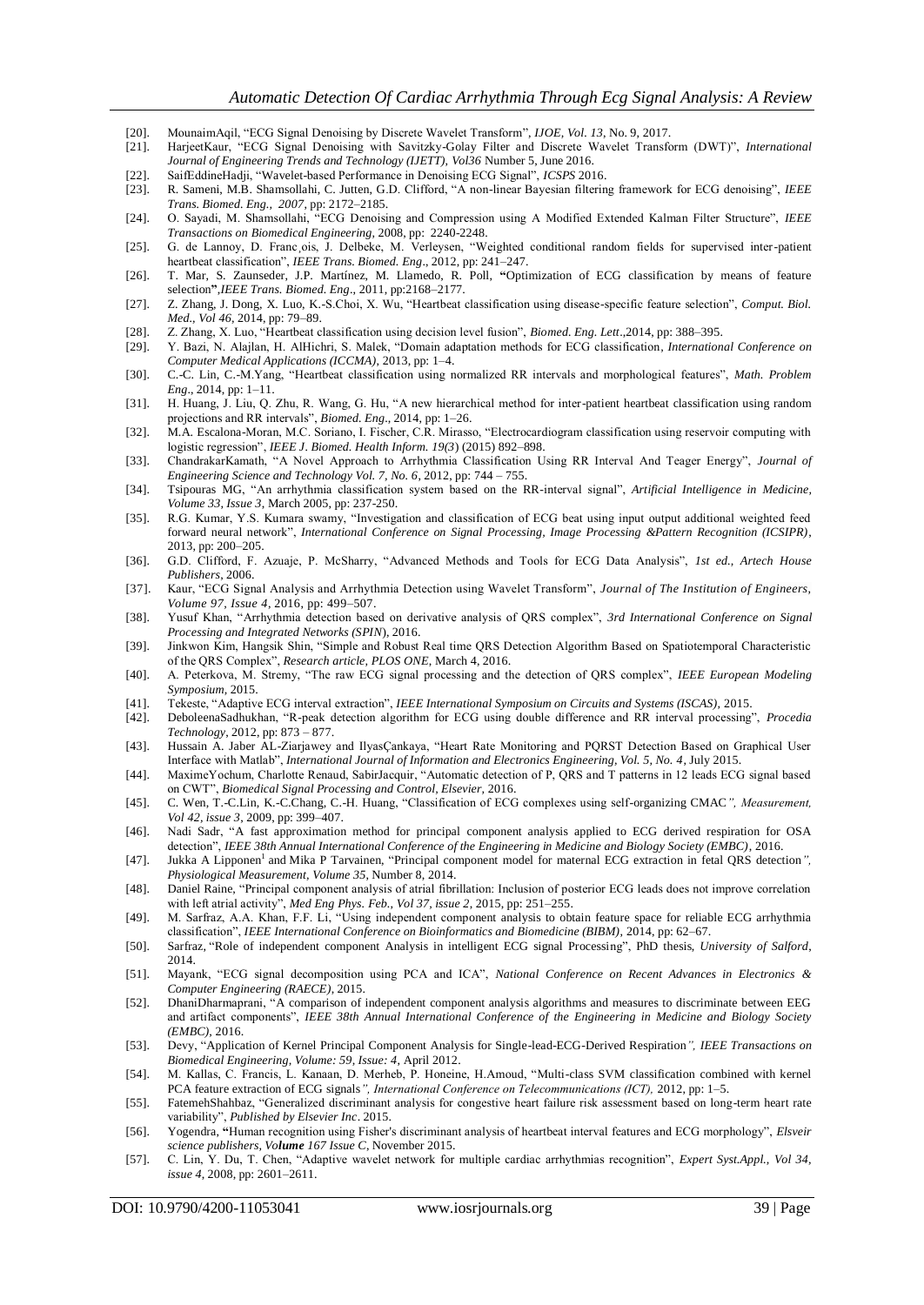- [58]. Y. Kutlu, D. Kuntalp, "Feature extraction for ECG heartbeats using higher order statistics of WPD coefficients", *Comput. Method Program Biomed., Vol 105, issue* 3, 2012, pp: 257–267.
- [59]. SaniSamu, "Wavelet feature extraction for ECG beat classification", *IEEE 6th International Conference on Adaptive Science & Technology (ICAST)*, 2014.
- [60]. Amutha Devi C, "Effective ECG beat classification using colliding bodies'', *An International Journal of Medical Sciences*, 2017.
- [61]. P.S. Addison, "Wavelet transforms and the ECG: a review", *Physiol. Meas., Vol 26, issue 5*, 2005, pp: 155–199.
- [62]. TowfeeqFairooz and HediKhammari, "SVM classification of CWT signal features for predicting sudden cardiac death*", Biomedical Physics & Engineering Express, Volume 2*, Number 2, 2016.
- [63]. M. Llamedo, J.P. Martínez, **"**Heartbeat classification using feature selection driven by database generalization criteria*", IEEE Trans. Biomed. Eng., Vol 58,* 2011**,** pp: 616–625.
- [64]. R.O. Duda, P.E. Hart, D.G. Stork, Pattern Classification, 2<sup>nd</sup>ed., Wiley-Inter science, 2000.
- [65]. C.M. Bishop, Pattern Recognition and Machine Learning, 1<sup>st</sup>ed., *Springer*, 2006.
- [66]. S. Theodoridis, K. Koutroumbas, Pattern Recognition, 4<sup>th</sup>ed., Elsevier, 2009.
- [67]. E.D. Übeyli, **"**Combining recurrent neural networks with eigenvector methods for classification of ECG beats**"**, *Digit. Signal Process***,** 2009**,** pp: 320–329.
- [68]. M.A. Escalona-Moran, M.C. Soriano, I. Fischer,C.R. Mirasso, "Electrocardiogram classification using reservoir computing with logistic regression", *IEEE J. Biomed. Health Inform.,Vol 19, issue 3*, 2015, pp: 892–898
- [69]. S.-N. Yu, Y.-H. Chen, "Electrocardiogram beat classification based on wavelet transformation and probabilistic neural network*", Pattern Recogn. Lett.,Vol 28, issue 10*, 2007, pp: 1142–1150.
- [70]. Sahar H. El-Khafifand Mohamed A. El-Brawany, "Artificial Neural Network-Based Automated ECG Signal Classifier*", ISRN Biomedical Engineering Volume 2013* (2013).
- [71]. Andrew, **"**Classification of the ECG Signal Using Artificial Neural Network**"**, *Proceedings of the 3rd International Conference on Intelligent Technologies and Engineering Systems*, 2014, pp**:** 545-555**.**
- [72]. Gaurav Kumar Jaiswal and Ranbir Paul, **"**Artificial neural network for ECG classification**"**, *Recent Research in Science and Technology* 2014, pp:36-38.
- [73]. MalayMitra, R.K.Samanta, **"**Cardiac Arrhythmia Classification Using Neural Networks with Selected Features**"**, *Proceedia Technology, Volume 10*, 2013, pp: 76-84.
- [74]. S. Osowski, T. Markiewicz, L.T. Hoai, **"**Recognition and classification system of arrhythmia using ensemble of neural networks**"**, *Measurement, Vol 41, issue 6*, 2008, pp**:** 610–617.
- [75]. Mayank Kumar Gautam, **"**A Neural Network approach and Wavelet analysis for ECG classification**"**, *IEEE International Conference on Engineering and Technology (ICETECH)*, 2016.
- [76]. KritikaParganiha, Prasanna Kumar Singh, **"**ECG Interpretation Using Backward Propagation Neural Networks*", IJECET,Volume 5, Issue 4,* April 2014, pp. 19-24.
- [77]. Alonso-Atienza F, Morgado E, Fernández-Martínez L, García-Alberola A, Rojo-Álvarez JL, **"**Detection of life-threatening arrhythmias using feature selection and support vector machines**"**, *IEEE Trans Biomed Eng., Vol 61*, 2014, pp: 832-840.
- [78]. [NitinAjiBhaskar,](http://www.sciencedirect.com/science/article/pii/S1877050915000447#!) "Performance Analysis of Support Vector Machine and Neural Networks in Detection of Myocardial Infarction", *Procedia computer science, Volume 46*, 2015, Pages 20-30.
- [79]. Mert, A., Kilic, N. & Akan, A, "Evaluation of bagging ensemble method with time -domain feature extraction for diagnosing of arrhythmia beats", *Neural Computing and Applications, Vol 24*, 2014, pp: 317–326.
- [80]. Zhu, J. J., He, L. S. &Gao, Z. Q, "Feature extraction from a novel ECG model for arrhythmia diagnosis", *Biomed. Mater. Eng., Vol 24*, 2014, pp: 2883–2891.
- [81]. Li, P. F. *et al*.**,"**High-performance personalized heartbeat classification model for long-term ECG signal*", IEEE Trans. Biomed. Eng*.,2017, pp: 78–86.
- [82]. Li, H. Q. *et al.*, "Arrhythmia classification based on multi-domain feature extraction for an ECG recognition system", Sensors 16, 2016, pp: 1–16.
- [83]. Shen, C. P. *et al*., "Detection of cardiac arrhythmia in electrocardiograms using adaptive feature extraction and modified support vector machines", *Expert Systems with Applications, Vol 39*, 2012, pp: 7845–7852.
- [84]. Martis, R. J. et al., "Characterization of ECG beats from cardiac arrhythmia using discrete cosine transform in PCA framework", *Knowledge-based Systems, Vol 45*, 2013, pp: 76–82.
- [85]. Martis, R. J., Acharya, U. R. & Min, L. C, "ECG beat classification using PCA, LDA, ICA and discrete wavelet transform", *Biomedical Signal Processing and Control, Vol 8*, 2013, pp: 437–448.
- [86]. Escalona-Morán MA, Soriano MC, Fischer I, Mirasso CR, "Electrocardiogram classification using reservoir computing with logistic regression*", IEEE J Biomed Health Inform., 19(3),* 2015pp: 892-898.
- [87]. M. Lukoˇseviˇcius, H. Jaeger, "Reservoir computing approaches to recurrent neural network training", *Comput.Sci. Rev*., 2009, pp: 127–149.
- [88]. Chaurasia V, Pal S, "Early Prediction of Heart Diseases Using Data Mining", *Caribbean Journal of Science and Technology, Vol.1*, 2013, pp:208-217.
- [89]. [ShameerFaziludeen, Praveen Sankaran,](http://www.sciencedirect.com/science/article/pii/S1877050916311711#!) "ECG Beat Classification Using Evidential *K* -Nearest Neighbours", *procedia computer science*, Volume 89, 2016, pp: 499-505.
- [90]. InduSaini, Dilbag Singh, and ArunKhosla, "QRS detection using *K*-Nearest Neighbor algorithm (KNN) and evaluation on standard ECG databases", *J Adv Res., Vol 4, issue 4*, 2013, pp: 331–344.
- [91]. Y.-C. Yeh, C.W. Chiou, H.-J. Lin, "Analyzing ECG for cardiac arrhythmia using cluster analysis", *Expert Syst. Appl*., 2012, pp: 1000–1010.
- [92]. [J.H.Abawajy, A.V.Kelarev, M.Chowdhury,](http://www.sciencedirect.com/science/article/pii/S0169260713002678#!) "Multistage approach for clustering and classification of ECG data", *computers methods and programming in biomedicine, Volume 112, Issue 3*, December 2013, pp: 720-730.
- [93]. M. Lagerholm, C. Peterson, G. Braccini, L. Edenbrandt, L.Sornmo, "Clustering ECG complexes using hermite functions and self-organizing maps", *IEEE Trans. Biomed.Eng., 47 (7), 2000*, pp: 838–848.